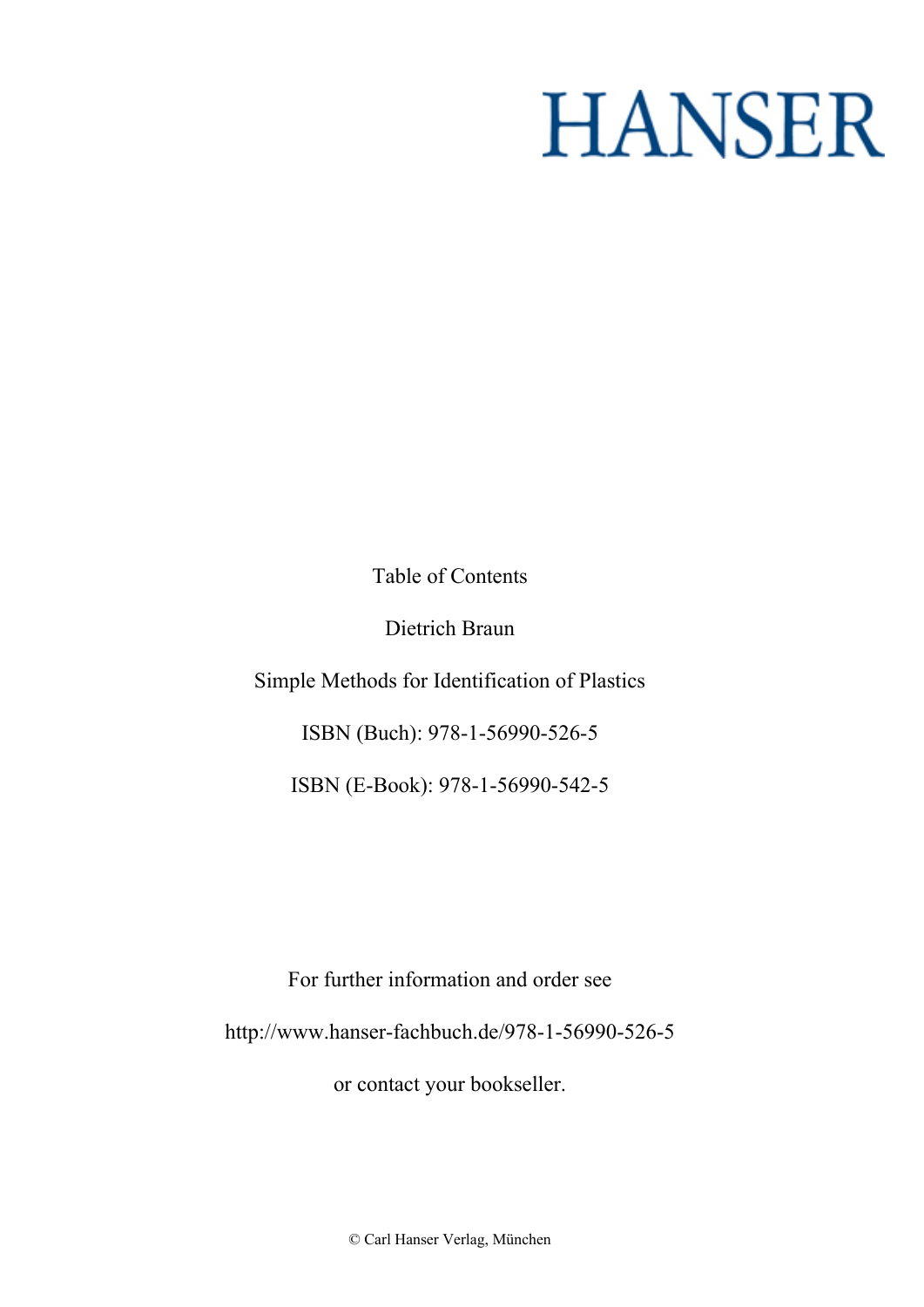## **Contents**

|                |                                                             | $\vee$       |
|----------------|-------------------------------------------------------------|--------------|
| 1              | Plastics and Their Characteristics                          | $\mathbf{1}$ |
| $\overline{2}$ | <b>General Introduction to the Analysis of Plastics </b>    | 15           |
| 2.1            |                                                             | 15           |
| 2.2            |                                                             | 16           |
| 3              |                                                             | 19           |
| 3.1            |                                                             | 19           |
| 3.2            |                                                             | 22           |
| 3.3            |                                                             | 25           |
|                |                                                             | 27           |
|                |                                                             | 28           |
|                |                                                             | 30           |
| 4              |                                                             | 37           |
| 5              |                                                             | 43           |
| 5.1            |                                                             | 44           |
| 6              |                                                             | 49           |
| 6.1            |                                                             | 49           |
|                | Liebermann-Storch-Morawski Reaction<br>611                  | 49           |
|                | Color Reaction with $p$ -Dimethylaminobenzaldehyde<br>6.1.2 | 49           |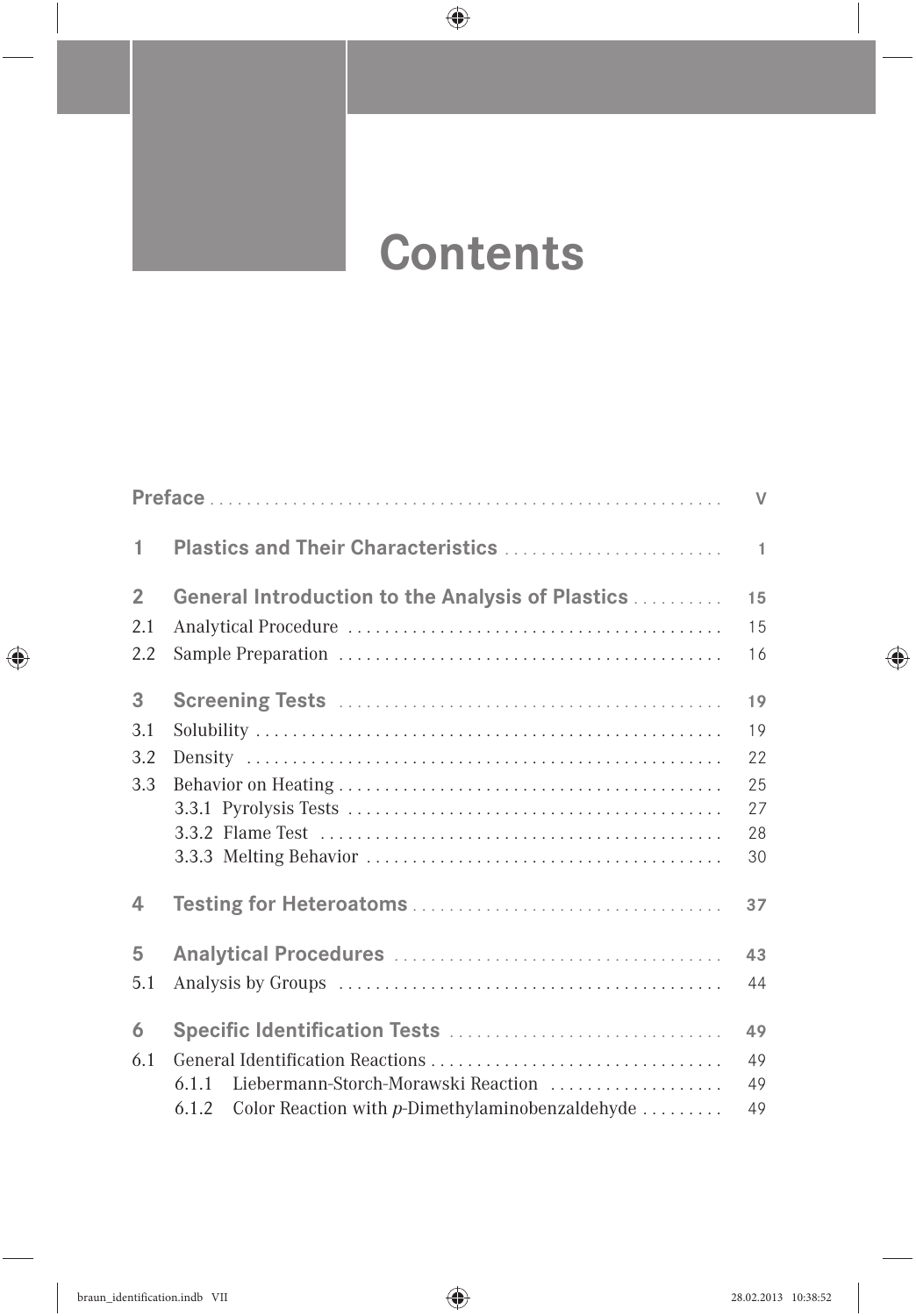|     | 6.1.3 | The Gibbs Indophenol Test                                          | 50 |
|-----|-------|--------------------------------------------------------------------|----|
|     | 6.1.4 |                                                                    | 50 |
| 6.2 |       |                                                                    | 51 |
|     | 6.2.1 |                                                                    | 51 |
|     | 6.2.2 |                                                                    | 52 |
|     | 6.2.3 | Polymethyl Methacrylate                                            | 52 |
|     | 6.2.4 |                                                                    | 53 |
|     | 6.2.5 |                                                                    | 54 |
|     | 6.2.6 |                                                                    | 55 |
|     | 6.2.7 | Polymers Containing Chlorine                                       | 55 |
|     | 6.2.8 |                                                                    | 57 |
|     | 6.2.9 |                                                                    | 57 |
|     |       |                                                                    | 57 |
|     |       |                                                                    | 59 |
|     |       |                                                                    | 59 |
|     |       |                                                                    | 60 |
|     |       |                                                                    | 61 |
|     |       |                                                                    | 62 |
|     |       |                                                                    | 63 |
|     |       |                                                                    | 64 |
|     |       |                                                                    | 64 |
|     |       | 6.2.19 High Temperature-Resistant (HT) Thermoplastics              | 66 |
|     |       |                                                                    | 69 |
| 6.3 |       |                                                                    | 69 |
| 6.4 |       | Detection of Metals in Polyvinyl Chloride (PVC)                    | 72 |
|     |       |                                                                    |    |
| 7   |       | Identification of Historic Plastic Objects                         | 75 |
| 7.1 |       |                                                                    | 76 |
|     | 7.1.1 |                                                                    | 76 |
|     | 7.1.2 |                                                                    | 76 |
|     |       |                                                                    | 77 |
|     |       |                                                                    | 78 |
|     |       |                                                                    | 78 |
|     |       |                                                                    | 78 |
|     |       | 7.1.2.5 How to Distinguish Between Thermoplastics and Duroplastics | 78 |
|     |       |                                                                    | 79 |
| 7.2 |       | A Few Simple Chemical Tests to Identify Early Plastic Articles     | 81 |
|     | 7.2.1 |                                                                    | 81 |
|     | 7.2.2 |                                                                    | 82 |